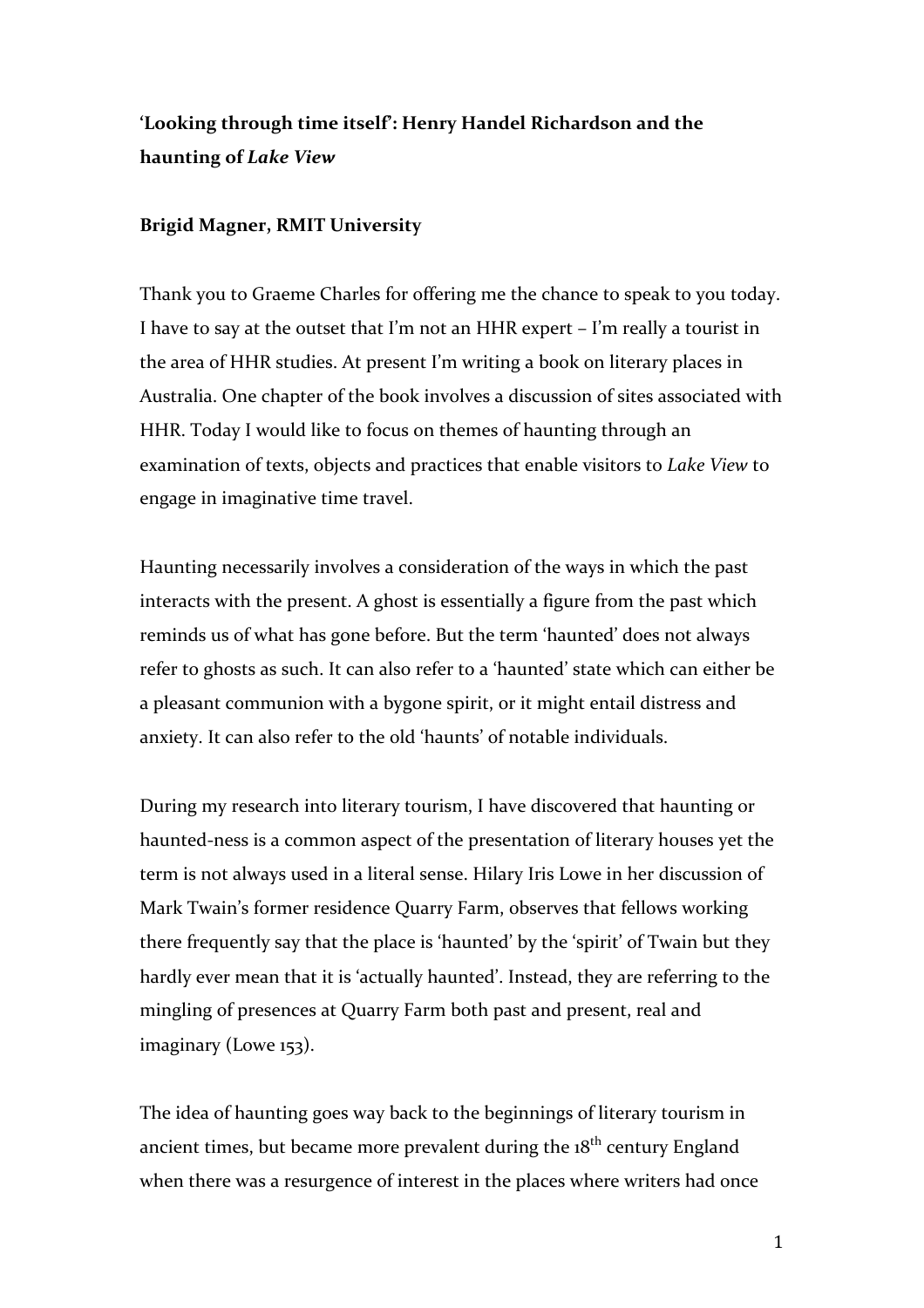resided. As William Howitt argues in *The Homes and Haunts of the Most Eminent British Poets* (1847) '[t]he first thing which forcibly strikes our attention in tracing the Homes and Haunts of the Poets, is the devastation which Time has made among them. ..he lays waste their homes and annihilates the traces of their haunts with an active and a relentless hand'(1). Howitt was engaged with visiting poet's homes and haunts and writing about them, invariably complaining about the pitiful state they were in, due to the ravages of 'Time'.

The promotional materials for most literary houses encourage the idea that the former home is haunted by the writer's spirit. Ghosts, as readily imagined embodiments of the past, can help visitors to connect with the layers of history existing in a particular heritage site.

Scholars have also identified time travel as a significant element of the practice of visiting literary sites. As Alison Booth argues, '[p]reserved sites, testimonials of haunting and encounter, and the practices of re-enactment seem to share the common impulse to deter the decay of time, to shore fragments against our ruin.' (Booth 151) As Paul Westover observes, pilgrims often describe their experience at literary sites in terms of time travel, 'as if a ruin or artifact were a portal to a vanished past' (Westover 6). Through their preservation, literary sites allow visitors to apprehend the 'absent presence' of the vanished author, or to imagine the author inhabiting the same space in which they temporarily stand. They may also mentally conjure up the characters and scenes that the author has created. In this way, the author's 'real life' and the world he or she has produced may co-exist in the mind of the literary tourist.

As you will already know, *Ultima Thule*, the third book of the FRM trilogy features a house uncannily like *Lake View* where the central character Richard Mahony undergoes a steep decline due to a mysterious illness. HHR explores the psychic distress of Mahony in considerable detail, based on her experience of own her father's illness, however she also adds another tragic event to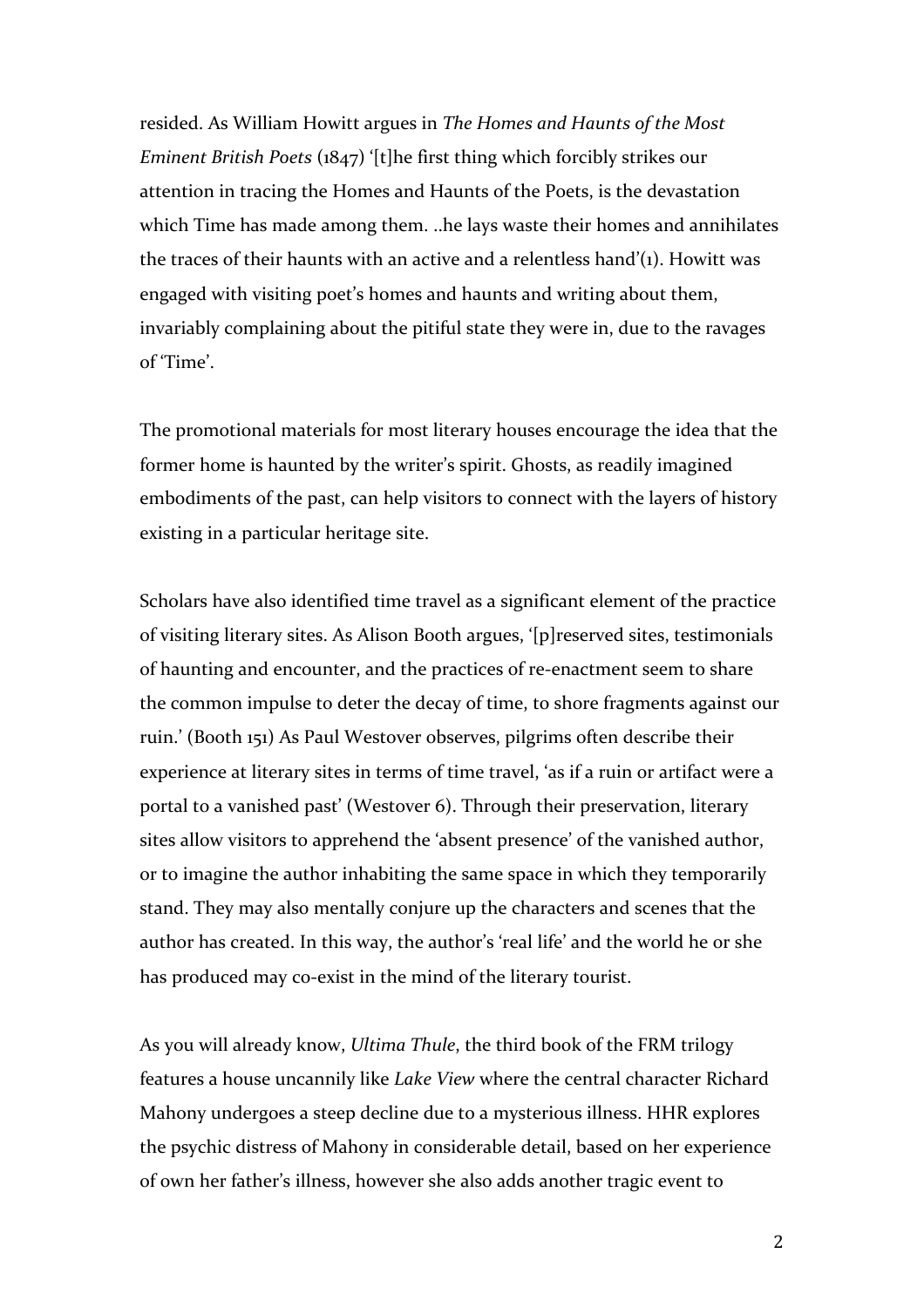increase the drama. One of Cuffy's twin sisters, Lallie, dies from fever during their time in Barambogie (the fictional name for Chiltern). This increases Mahony's sense of impotence and contributes further to the family's instability.

Following Lallie's death, Mahony's condition worsens, driving him to escape the claustrophobia of the house and to run into the trees for solace.

Arrived there, he flung himself at full length on the wet and slimy ground...And for a time he did no more than lie and exult in the relief this knowledge brought him—this sense of freedom from all things human...[Mahony] became suddenly aware of the breaking over him of a great light: he was lying, he found, in a pool of light; a radiance thick as milk, unearthly as moonlight. And this suffused him, penetrated him, lapped him round. He breathed it in, drew deep breaths of it; and, as he did so, the last vestiges of his old self seemed to fall away.  $(214-218)$ 

Mahony experiences a 'white ecstasy' that 'left mere knowledge far behind'. He believed, as he lay face down in the mud, that he now has access to the 'Ultimate Plan'. The suddenly the light was gone and 'the hideous spectre of his blackest nights took visible form, and persisted, till, for the first time, he dared to look it in the face.—And death seemed a trifle in comparison'  $(218-219)$ .

Mahony's disordered mind sees his madness outwardly manifested as a 'black spectre' that is worse than death. Seen as a failed suicide attempt by the Barambogie community, this incident marks the end of Mahony's credibility as a doctor and necessitates the family's immediate departure from the town. Mahony's long-suffering wife Mary is resigned to the fact that they must leave the town but her greatest regret is that she will be deserting the spirit of her dead daughter Lallie:

her heart was heavy: no matter how unhappy you had been in it, the dismantling of a home was sorry business, and one to which she never grew accustomed. Besides, this time, one of them had to stay behind. As long as they lived there, her child had not seemed wholly gone; so full was the house of memories of her. To the next, to any other house they occupied, little Lallie would be a stranger.  $(221)$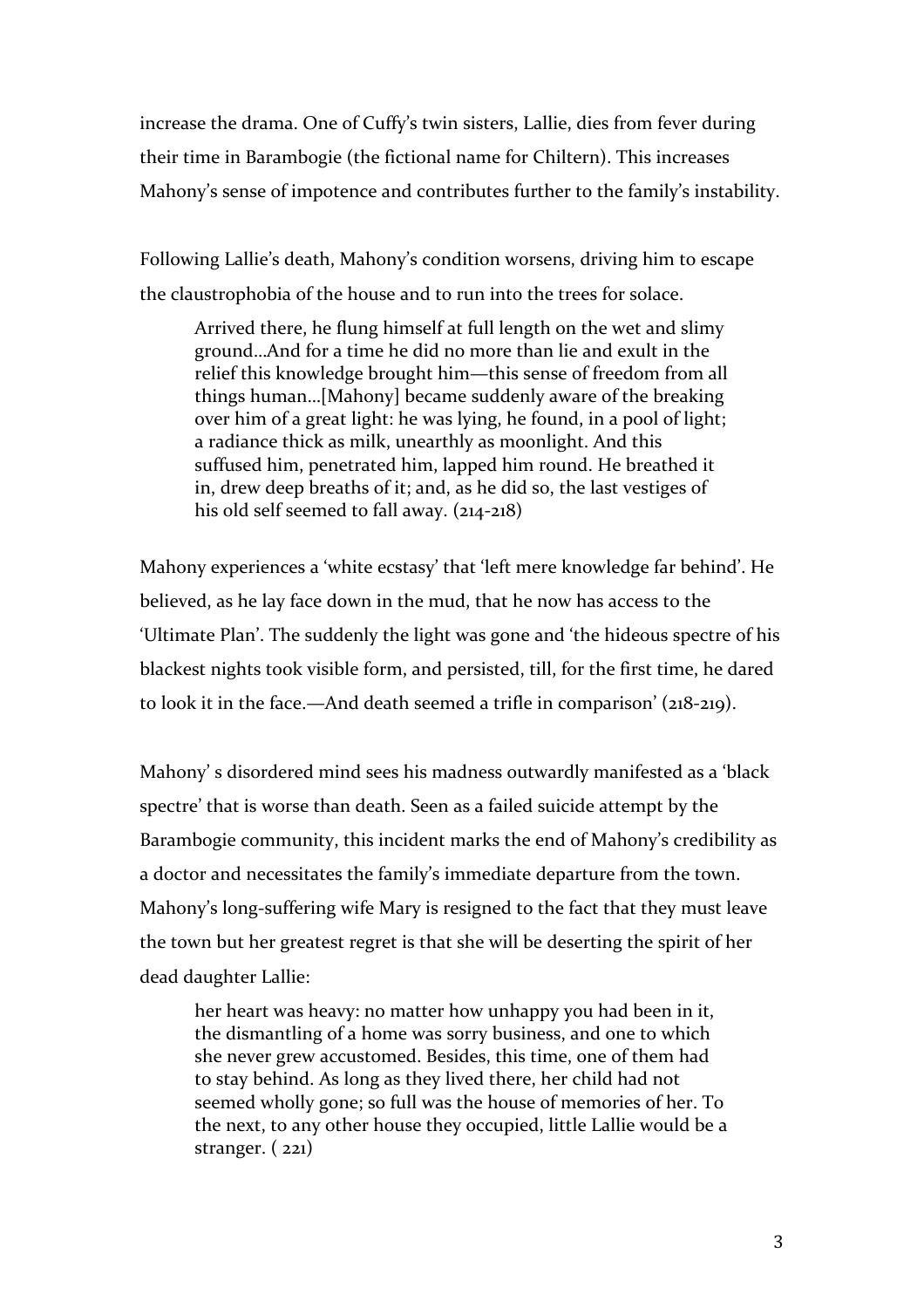The idea of Lallie inhabiting the house after their departure is deeply distressing to Mary who wishes to protect her even in death. Even though Lallie is a fictional character, it might be argued that her ghost coexists with those of 'real' former inhabitants.

### *Return to Chiltern*

As Clive Probyn has discussed in a 1912 address titled 'The Return of the Native: HHR's Return to Australia in 1912', HHR came back to find *Lake View* as part of a research trip when planning the *Fortunes of Richard Mahony* trilogy. During her tour around country Victoria, accompanied by her husband and nephew, HHR wrote detailed notes on her travels, recording views, smells, sounds and sensations. HHR walked around *Lake View* taking photos of the house and its surroundings, conducting a thorough inspection to fill out her already vivid mental images of the place.

Oddly enough, Nettie Palmer claimed erroneously that the house had been pulled down in *Henry Handel Richardson: A Study* (1950):

On her return to Australia in 1912, she visited Chiltern to examine the house in which her father had spent some of his most painful months. It had been pulled down, but she carefully took measurements of the rooms in another house of the same kind and pattern, so that she might more easily visualise Mahony in his little box of a surgery, or the living-room where the round rosewood table devoured the floor-space and the Collard took up nearly the whole of one wall. (Palmer 159)

(This incorrect claim had a detrimental effect on the efforts to turn *Lake View* into a museum since some people thought it had already been destroyed but that's a story for another time.)

On this research trip HHR encountered her former self and communed with the spectre of her late father in the space of her childhood home. In a letter to her French translator Paul Solanges, HHR wrote about the strange experience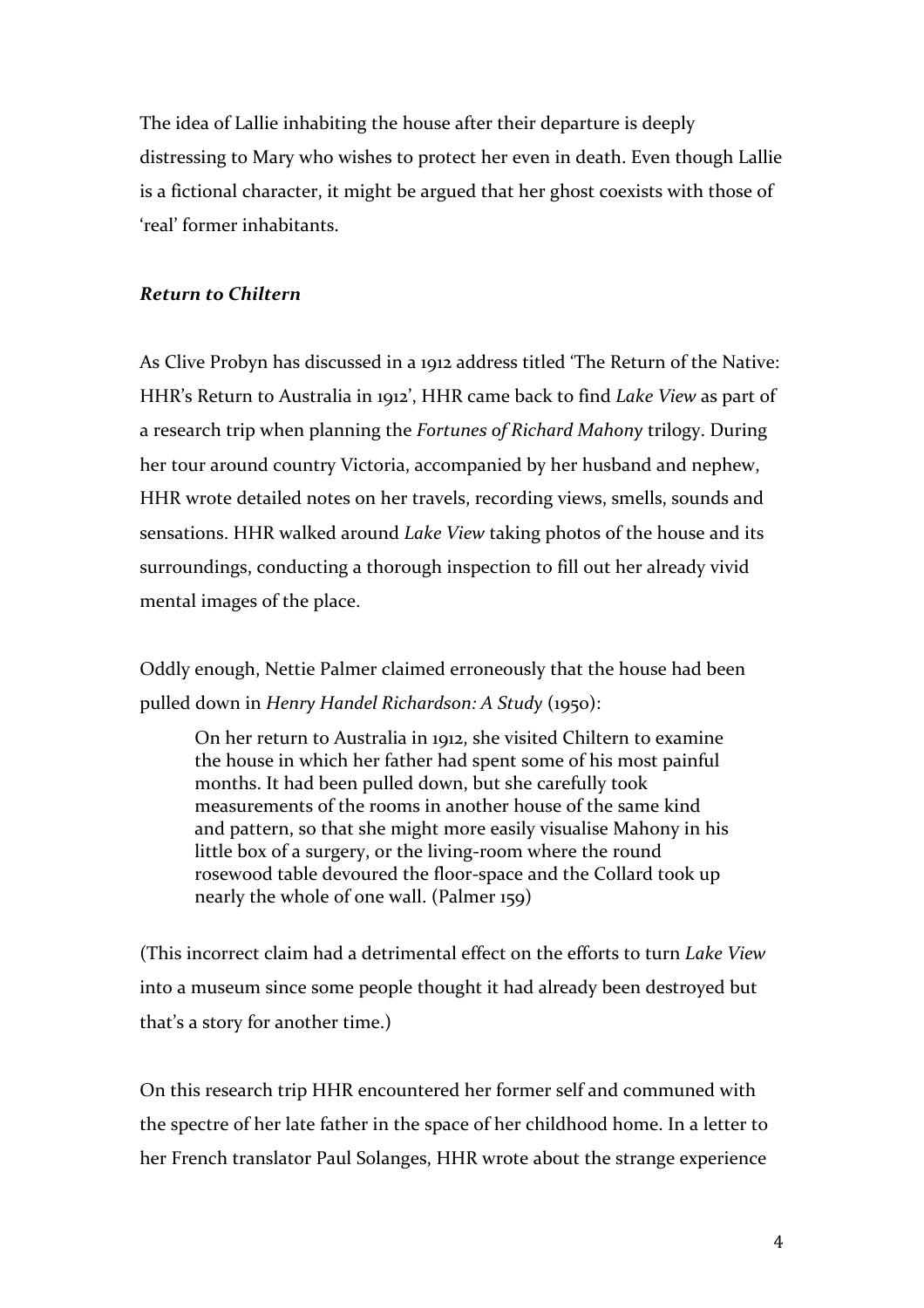of returning to her old haunts in 1912: 'It was not the present me I presented to those people out there...It was the small remainder of memories and common experiences left over from a long-past day, & these alone.' (HHR in Ackland 201) Although HHR disavows any emotional engagement with the sites of her youth, the writing of the *FRM* trilogy involved a revisiting of scenes burnt indelibly on her mind and a final reckoning with the 'ghosts' that haunted her throughout her life, according to Michael Ackland (Ackland 260).

Through a close examination of HHR's notes, the reader may discern that she was focusing her energies on connecting with her father's 'spirit' in order to reanimate him textually. Although he had a huge impact on her life, she claimed that she had few memories of her father: 'Of the many dim shades of the past, his is one of the dimmest. I cannot remember what he looked like, or how he spoke or moved, or, in fact, anything at all about his outward appearance.' (HHR in Steele xiii) She had a few fragments of memory and sources such as letters and newspapers from which to resurrect her father in the form of Richard Mahony. She gave Richard Mahony Walter Richardson's interest in Spiritualism. One line in her 1912 notes confirms this: 'It would be in Chiltern with nothing to do that he would abandon him [self] to Spiritualism' (Notes 20). In this cryptic sentence, HHR enters imaginatively into her father's attraction to 'the other side'. This one line also demonstrates one of the strange characteristics of the notes — which Clive Probyn has identified — 'at times, it is impossible to separate out what HHR might be saying in her own voice from what she appears to be saying through the voices of her father Walter Richardson and of Richard Mahony, the fictional re-creation of her father.' (Probyn) This is a kind of writerly possession; as if HHR is 'channelling' Walter (as in a séance) to produce her portrait of Richard Mahony.

It is indisputable that Spiritualism played a major part in Walter Richardson's life. In fact, he had been first drawn to the post in Chiltern because the former physician Dr Rohner was well known in Spiritualist circles, contributing to the Spiritualist publication *The Harbinger of Light* to which Richardson also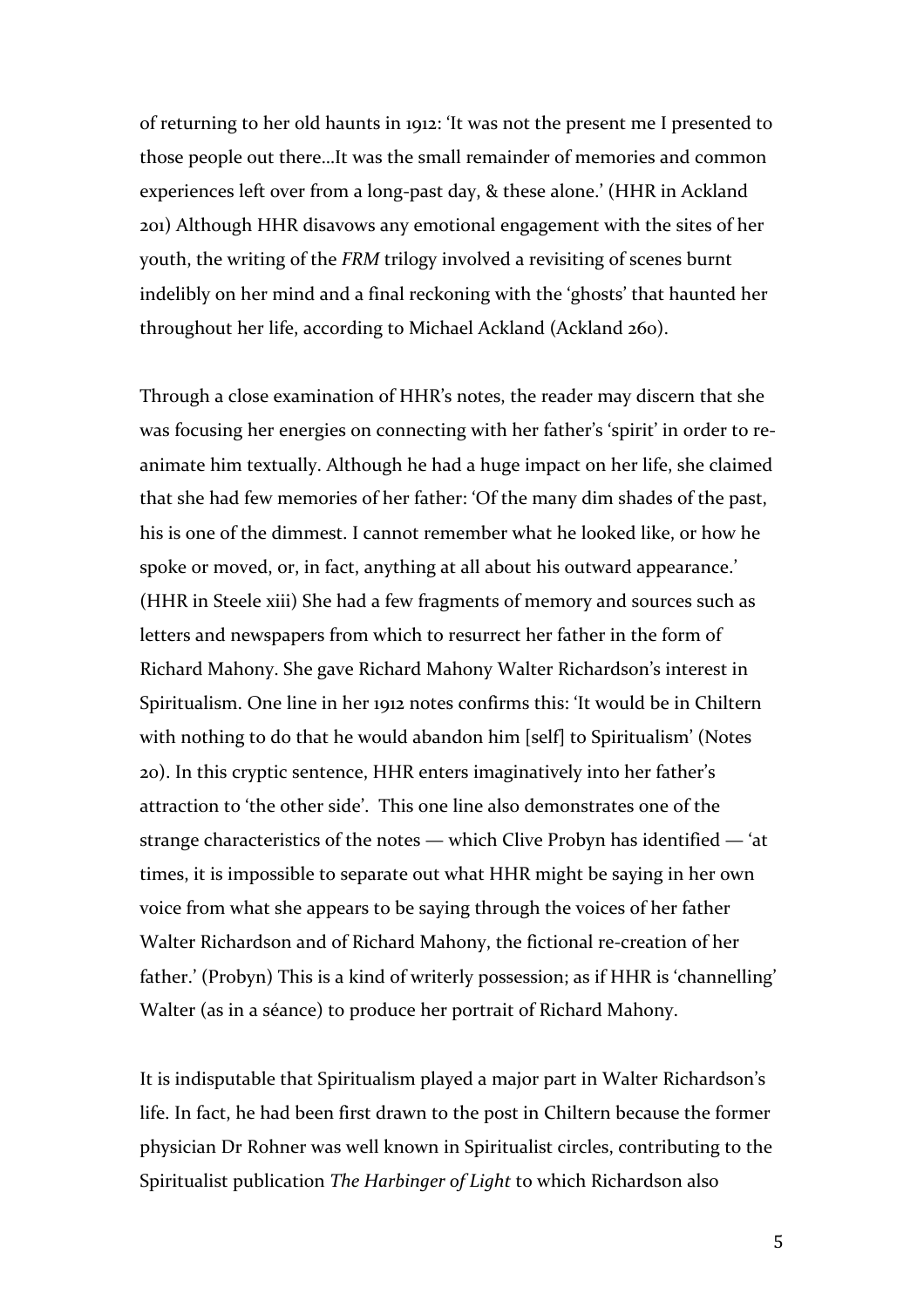contributed. In July 1877 The Harbinger of Light published Richardson's report on a meeting of the Chiltern Spiritualist circle:

I have had the pleasure lately of being present at the above circle by invitation of the spirits themselves; and as I was long convinced by personal investigation of the phenomena, and the causes of the same, I hardly expected to receive such fresh evidence, or to witness anything new. I was, however, agreeably disappointed...I held conversation with the invisibles. They wished me to come oftener, they said. They were so happy (Richardson cited in Steele  $124$ )

As Bruce Steele observes, Richardson had long been interested in the intellectual side of Spiritualism but his time in Chiltern saw an increasing preoccupation with séances and supernatural practices. HHR and her sister Lil —like their father before them —were fervent believers in Spiritualism, subscribing to the existence of human entities beyond death. (Ackland 240). As HHR wrote to her friend Mary Kernot in October 1931:

I do wonder if, like me, you [Kernot] have come to look on death as a simple passing from one room to the next?— a mere matter of a different rate of vibration. For me, the dead go on existing just as they were, though invisible to us, & only gradually reaching heights from which they are inaccessible. To know this, has certainly made my own life much easier. (HHR to Kernot cited in Ackland  $239$ )

HHR uses the image of the house to explain her Spiritualist belief that loved ones continue to exist 'invisibly' in the next room. Arguably her traumatic childhood experiences at *Lake View* laid the foundations for her lifelong devotion to Spiritualism.

## *Writerly artefacts*

Now I'd like to consider the role of objects at *Lake View* and the ways in which they might function as receptacles of memory, or material memories. It is not uncommon to believe that the spirit of a dead person can be apprehended through the objects they have touched. In *The Brontë Cabinet*, Deborah Lutz argues that ordinary objects can carry us to other times and places. She says 'I feel the deep mystery of the lives of others in this palpable emissary of past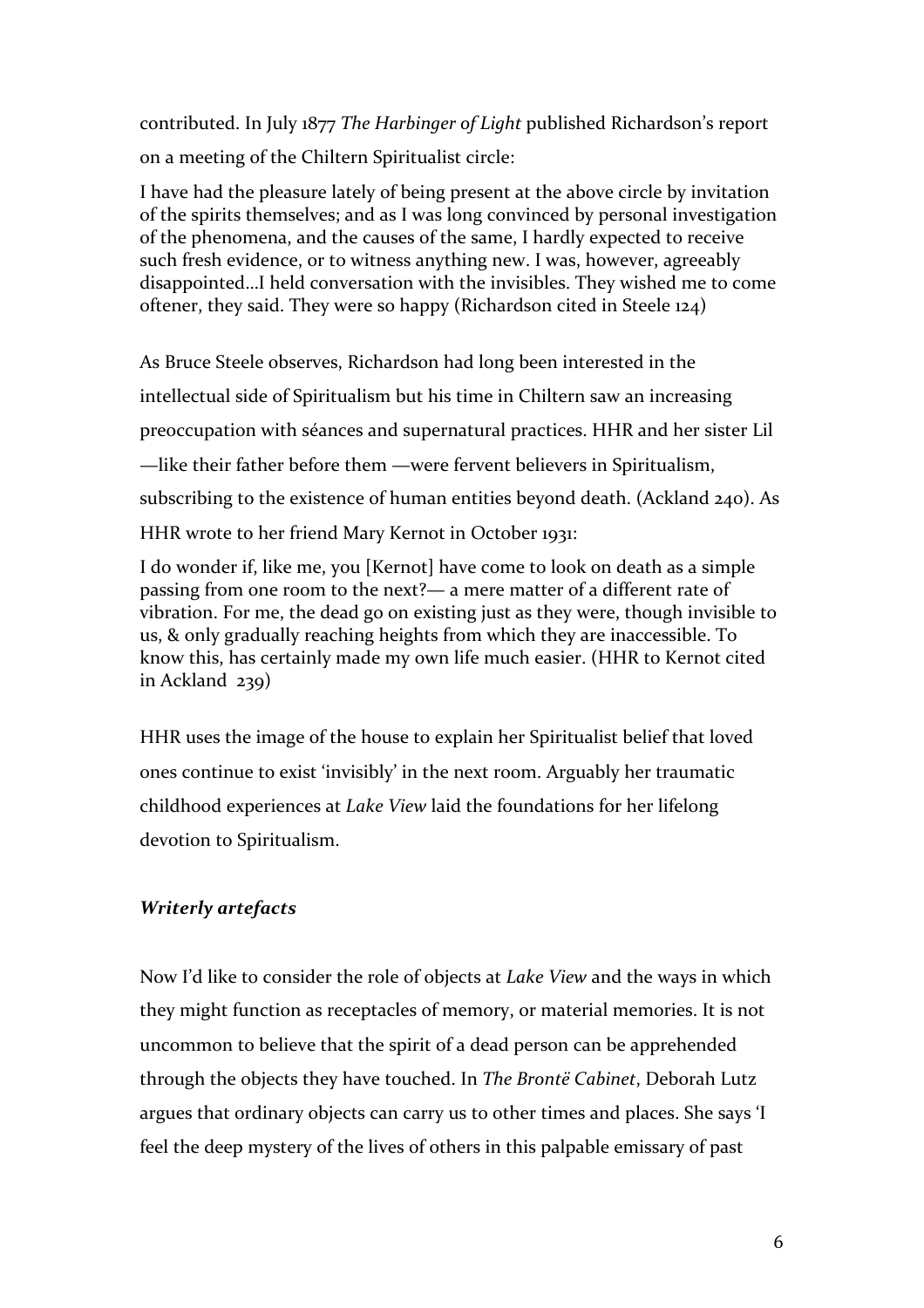moments, now impossible to recover. The texture of those lost days settles into possessions that outlive their owners...' (Lutz xxi)

Since *Lake View* houses very few original items belonging to HHR, there are a number of pieces which have been 'approximated' or 'substituted' carefully by the National Trust and dedicated volunteers. A piano in the drawing room reminds the visitor of the major role played by music in HHR's life, with a musical career in Leipzig before she became a novelist. The house also contains medical equipment, including a birthing chair, which references the house's function as a medical practice. Memorabilia such as articles, letters, photos and portraits are also displayed — including a striking portrait of HHR by Rupert Bunny — referring to HHR's successful career beyond Chiltern.

Naturally, an item which actually belonged to HHR has an extra-special aura for the visitor. HHR's first writing desk is located at *Lake View* (while another larger desk, from later in her career, resides at the Athenaeum). *Lake View* was not the site of her literary production yet her memoir suggests that she was already composing stories in her head at this time. In *Myself When Young* HHR reflects on her juvenile storytelling which arose in response to the lack of reading matter; a symptom of the family's reduced means: 'It was here that, no new books coming in, I took to making up stories for myself. To the accompaniment of a ball bounced against a wall. (18)

The desk now displayed at *Lake View* accompanied HHR on moves between Europe and England, enabling the writing of *Maurice Guest* and *The Getting of Wisdom*. This desk, which belongs to HHR's middle age, represents a departure from strict historical accuracy, indicating that there is no way of going back to the precise time that HHR lived in the house. The display of the desk, with its complex history, brings together multiple times and places into the present of Lake View which might be apprehended by the perceptive viewer.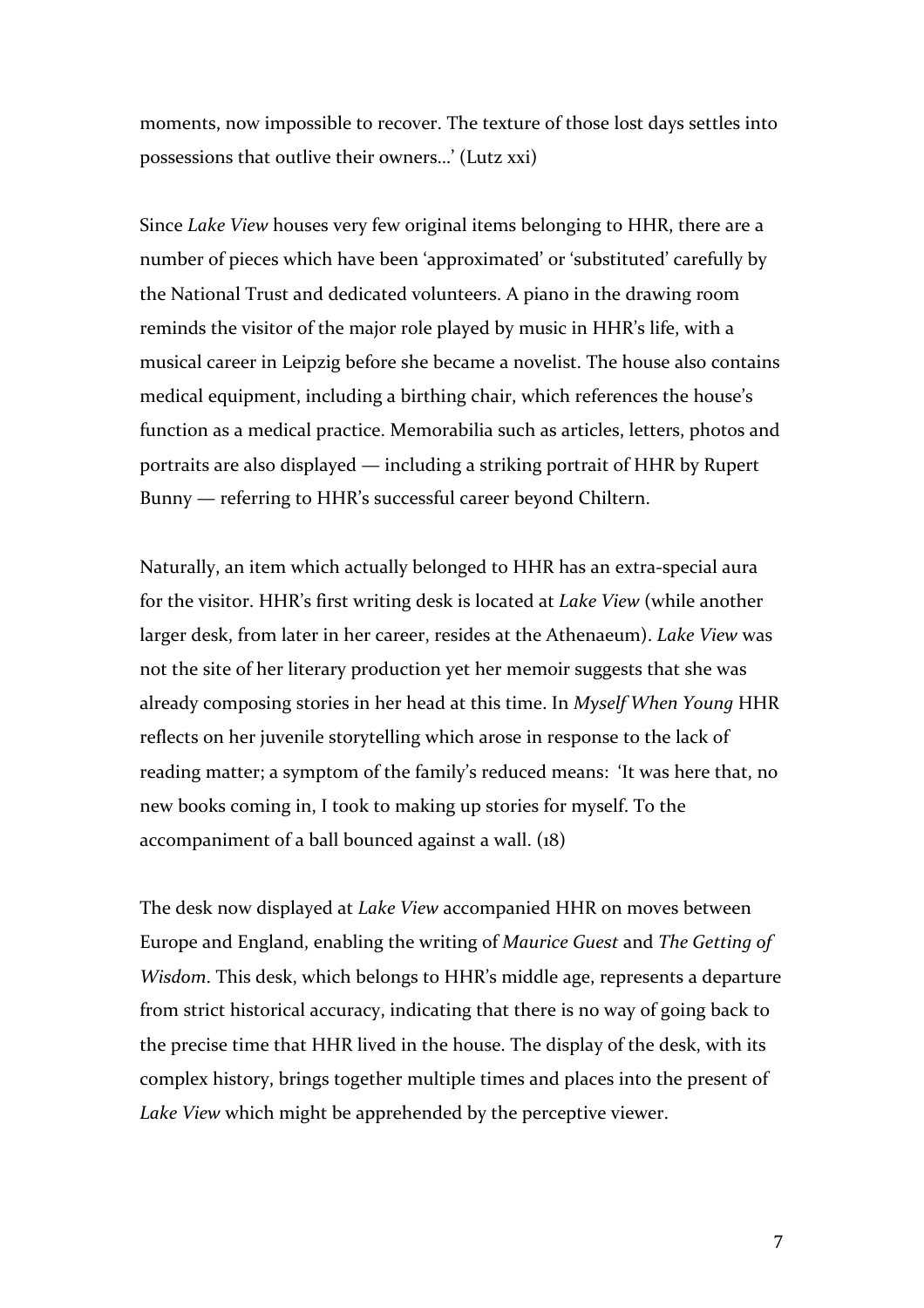There is an intimate quality of the communion (albeit one-way) between the living visitor and the dead writer, enabling a temporal shift. Anja Nelle identifies the 'journey into the past' function, or the evocation of the past in the present as a crucial attribute of literary sites. (Nelle 5-7). Two recollections of journalists visiting *Lake View* show how their experiences involve sensations that they cannot entirely explain.

At a birthday celebration in 1977, Joan Palmer reported in the Australian *Woman's* Weekly that she sat on the lawn at *Lake View* listening to HHR's work being read aloud when she apprehended a presence: 'It was then I heard the sound of running feet and a childish voice talking to herself as she bounced a ball regularly against the old brick walls.' (Palmer 49) For Palmer, the atmosphere of *Lake View* is vivid enough to bring the young HHR back to life.

Travel journalist Kerrin O'Sullivan reported that the house gave her the opportunity to 'see' through time: 'It feels a little eerie, as if I'm looking through the great author's eyes, indeed through time itself' (O'Sullivan 2012). O'Sullivan engaged in imaginative time-travel in order to inhabit HHR's subjectivity, seeing *Lake View* from the author's perspective, however fleetingly.

Beryl Pickering, a guide who has been associated with *Lake View* for twenty-five years, believes that there are ghosts in the house but that they are not all connected with HHR. Beryl observes that four mediums have come through *Lake View* at different times and have felt the presence of ghosts in the house, most notably a 'distressed' man pacing up and down the hallway and a little old lady sitting on a bed in the children's nursery. Beryl herself has not seen ghosts but she says that she has had a number of strange experiences, including the unexplained movement of items in the house (Pickering 2014). These spectral phenomena add to the legend of *Lake View*, giving it a supernatural aura.

Visitors to *Lake View*, while still inhabiting the present, can perceive the layers of history at the site, including HHR's childhood habitation, her 1912 return, the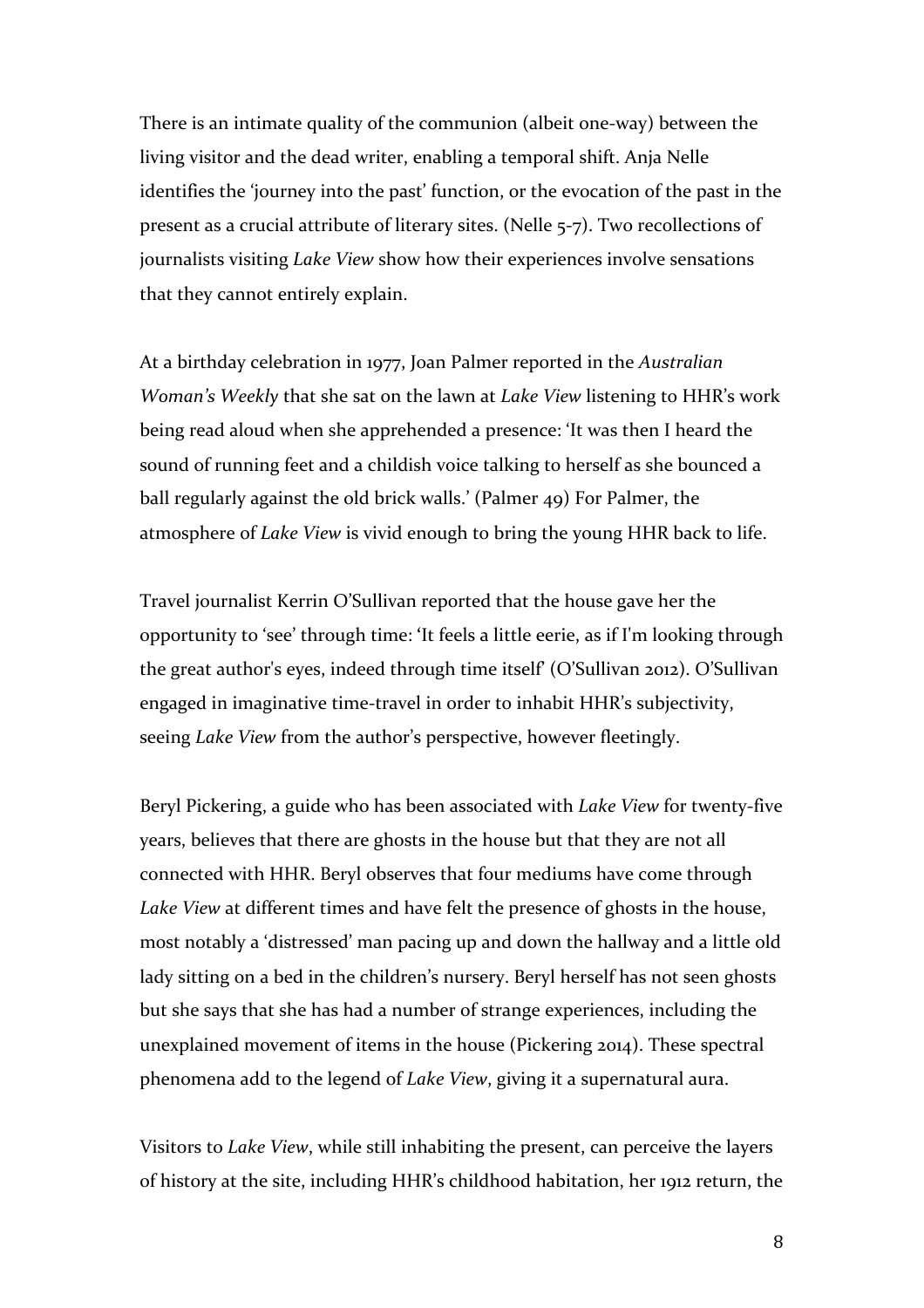period of residence by others followed by near dereliction and subsequent refurbishment. Although *Lake View* does not feature actors masquerading as ghosts, as in many literary houses overseas, there are distinct possibilities for communion with the departed presences of the young HHR and her troubled  $father$  — and their fictional counterparts Cuffy and Richard.

As I have already argued, haunting is an important theme within HHR's fiction, for the author, for readers, and for visitors to *Lake View*. An exploration of *Lake View* allows a kind of time-travel into the 'actual' past as well as the fictionalised past of HHR's trilogy. Just as HHR re-configured *Lake View* — and the town of Chiltern  $-$  in her fiction, so literary tourists can visualise the young HHR, or imaginatively 'become' her in the space of her former home.

This annual birthday celebration implicitly recognises the importance of acknowledging the past in the present. Despite the fact that HHR has been dead since 1946, we all here to honour her life and work. Through the rituals enacted here this evening, the spirit of HHR is summoned up to engage with the living once again.

#### *Works Cited*

Ackland, M. (2004) *Henry Handel Richardson: A Life*. Port Melbourne: Cambridge University Press.

Booth, A. (2009) 'Time-Travel in Dickens' World'. In Watson. N. (ed) *Literary Tourism* and Nineteenth Century Culture. Hampshire: Palgrave Macmillan.

Howitt, W (1847) *The Homes and Haunts of the Most Eminent British Poets*, London: Routledge, Warne & Routledge.

Lowe, H. I. (2012) Mark Twains' Homes and Literary Tourism. Missouri: University of Missouri Press.

Lutz, D. (2015) *The Brontë Cabinet: Three Lives in Nine Objects*, New York: W.W. Norton & Company.

Nelle, A. B. 'Mapping Museality in World Heritage Towns', *Hermes* vol. 1 www.swkk.de/hermes/lang.en/seites5-1.html: pp. 5-7.